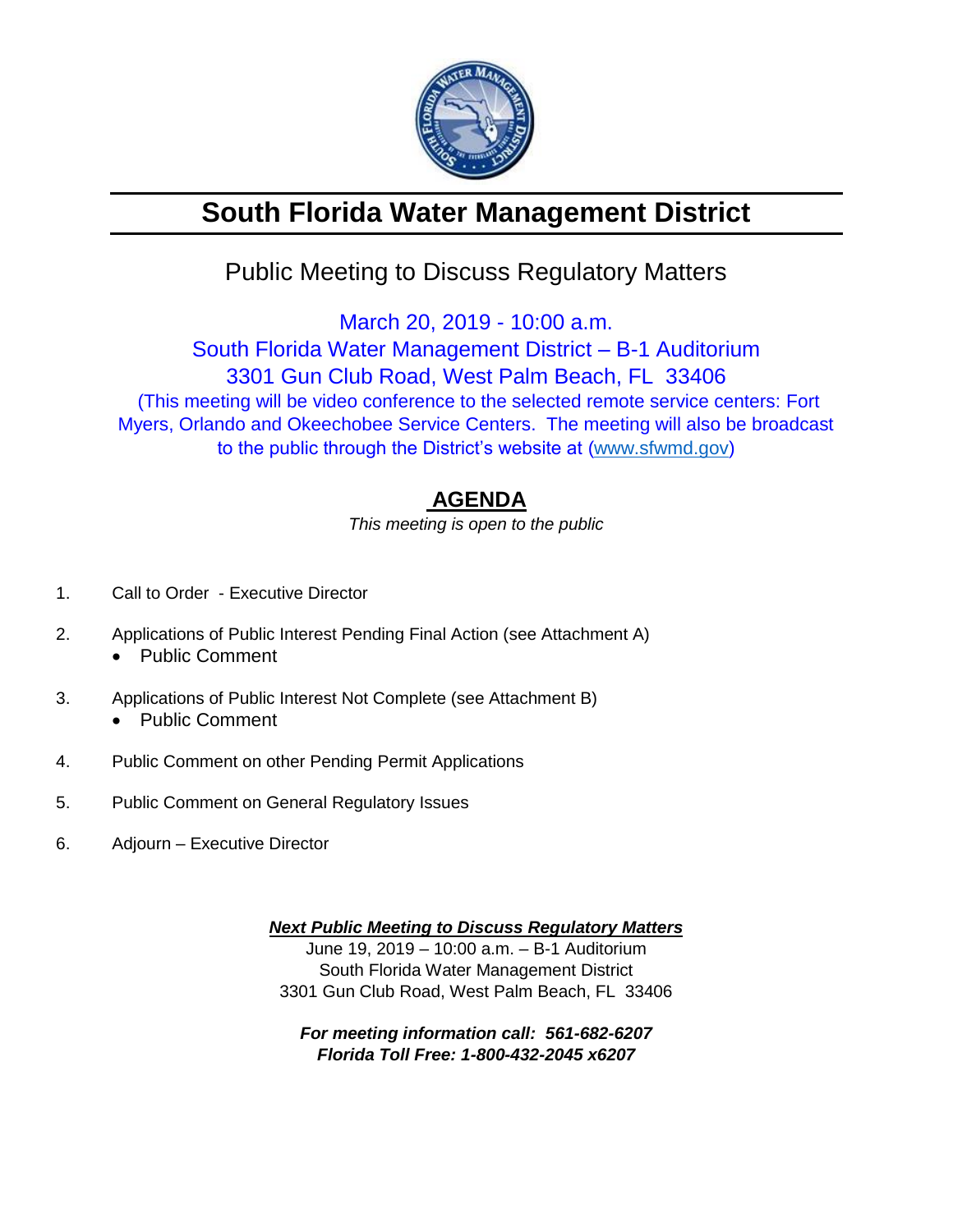#### **Applications of Public Interest PENDING FINAL ACTION Public Meeting to Discuss Regulatory Matters** BAP\_AGENDA\_HPC\_APPS **South Florida Water Management District** BAP\_AGENDA\_HPC\_APPS Report run on: March 11, 2019

#### **ATTACHMENT A**

**Project Name App No / Permit No County Default date Waiver Exp date Permittee date Permittee date Permittee date Permittee date date date date date date** 

No items at this time.